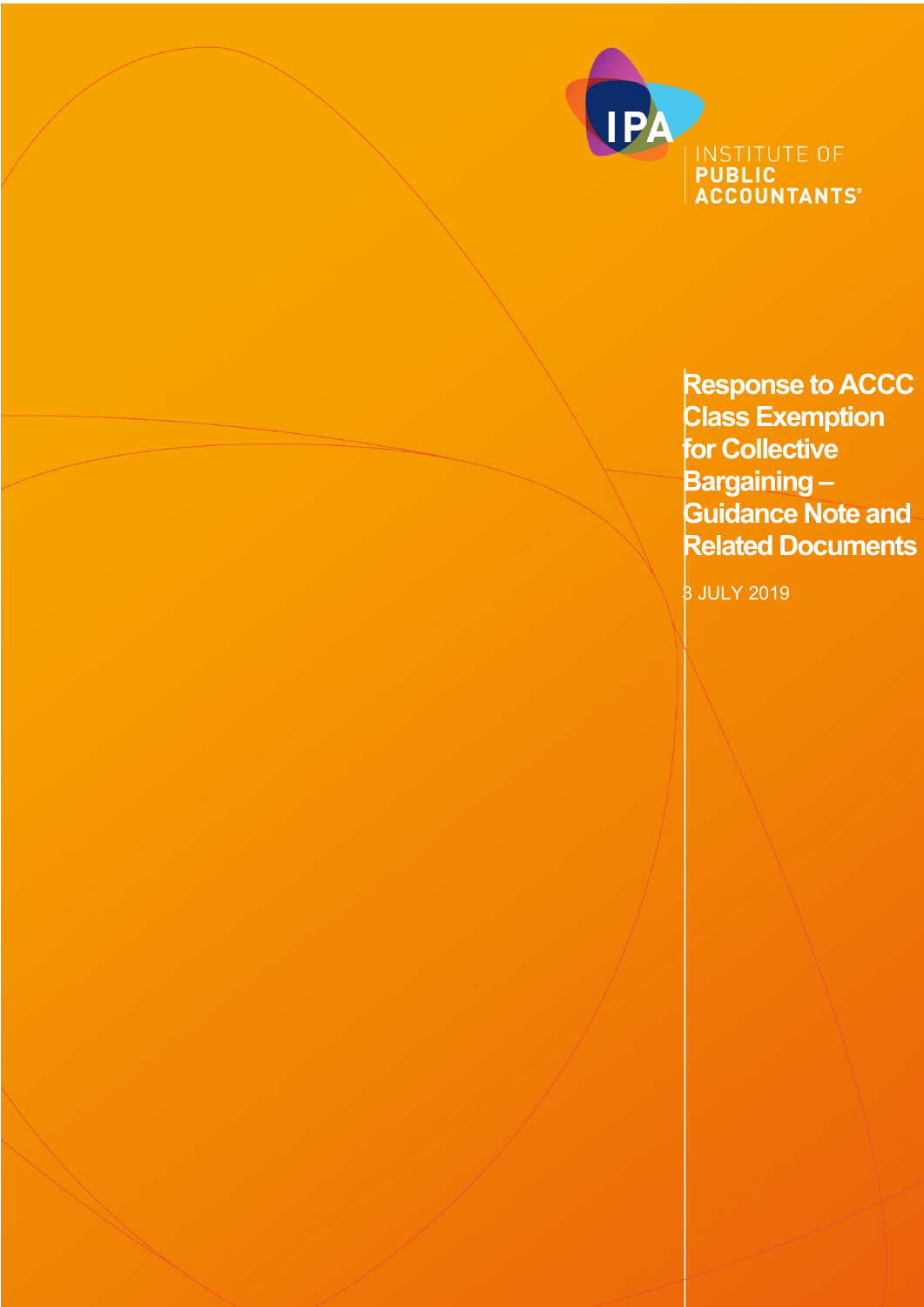# Introduction

The Institute of Public Accountants (IPA) welcomes the opportunity to make a submission in relation to the ACCC Class Exemption for Collective Bargaining Guidance Note – Draft for Consultation, and related documents.

The IPA is one of the three professional accounting bodies in Australia, representing over 35,000 accountants, business advisers, academics and students throughout Australia and internationally. The IPA prides itself in not only representing the interests of accountants but also small business and their advisors. The IPA was first established (in another name) in 1923.

The IPA-Deakin SME Research Centre submission has been prepared with the assistance of the IPA and the Faculty of Business and Law, Deakin University. The IPA-Deakin SME Research Centre Submission has benefited from consultation with Rachel Burgess, Researcher, Deakin SME Research Centre.

We would welcome an opportunity to discuss this submission at your convenience. Please address all further enquires to Vicki Stylianou at or on .

Yours sincerely

 $U.$  My  $\mathcal{L}_{-}$ 

Vicki Stylianou Executive General Manager Advocacy & Technical

#### COPYRIGHT

© Institute of Public Accountants (ABN 81 004 130 643) 2008. All rights reserved. Save and except for third party content, all content in these materials is owned or licensed by the Institute of Public Accountants (ABN 81 004 130 643).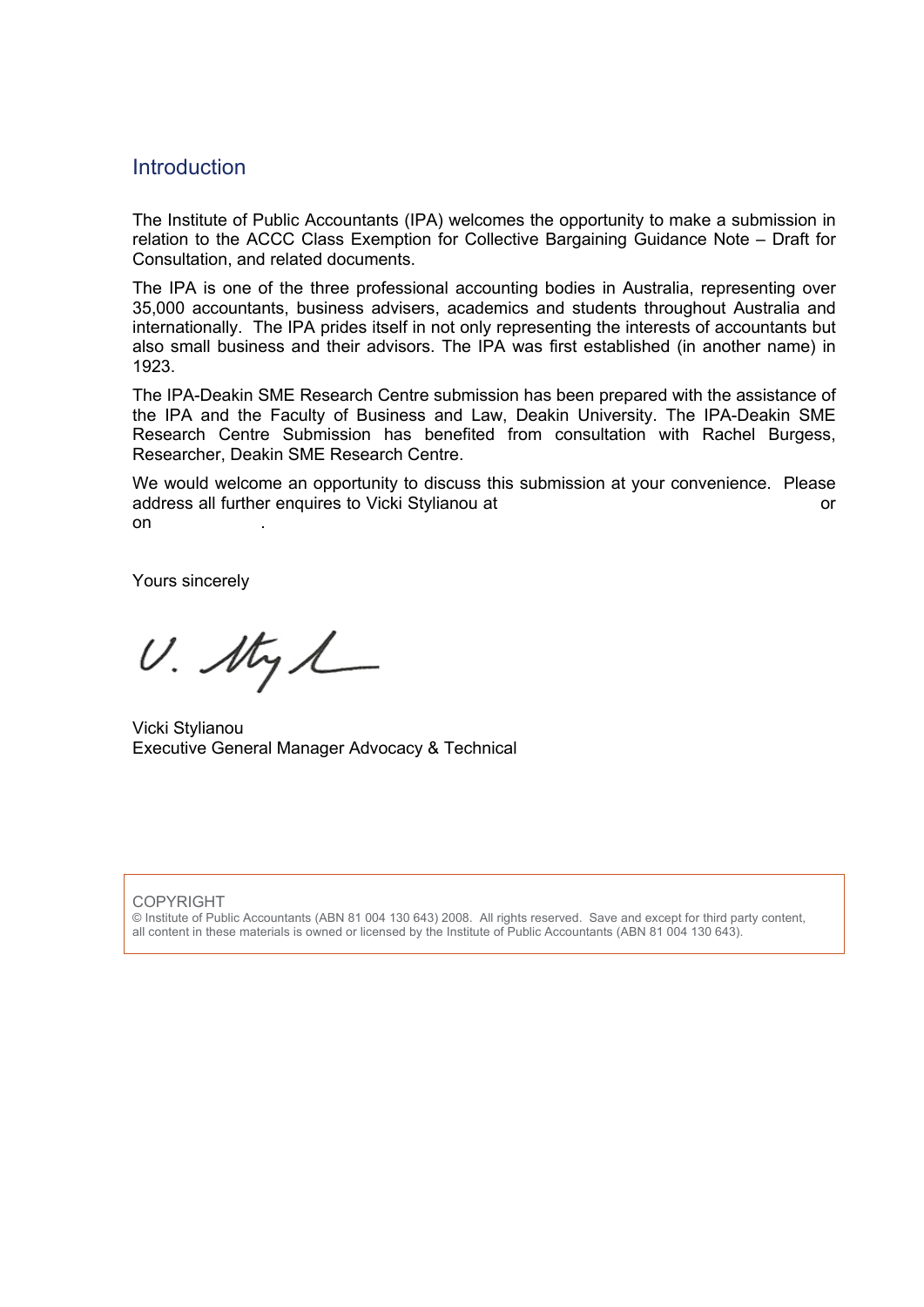3 July 2019

The Chairman Australian Competition and Consumer Commission 23 Marcus Clarke Street Canberra ACT 2601

adjudication@accc.gov.au

## **Collective Bargaining Class Exemption – Guidance Note Draft for consultation**

The IPA-Deakin SME Research Centre welcomes the opportunity to comment on the Draft Guidance Note (and related documents) issued by the ACCC for consultation in the context of the proposed Collective Bargaining Class Exemption.

### **A. The Guidance Note – Draft for Consultation**

The draft Guidance Note is a welcome explanation of how the proposed Class Exemption will work in practice. From a small business perspective, there are a few points that we consider need further clarification:

- 1. **Where members of the group do not meet the eligibility requirements**. The Guidance states that "if some members of your proposed bargaining group do not meet the requirements (for example, if their turnover is too high), they may still be able to seek legal protection to collectively bargain by using the ACCC's authorisation or notification processes" (page 1). This gives rise to two issues:
	- a. If the non-eligible member does wish to seek authorisation or notification, what does this mean for the bargaining group as a whole? Can it proceed with negotiations without the non-eligible member, pending the outcome of the authorisation or notification or does it need to await the authorisation or notification decision? Does the ineligible member become eligible (and part of the larger group) once authorisation is obtained or does it negotiate separately?
	- b. Who bears the responsibility of determining whether all members of the group are eligible? If members join the group that are ineligible from the outset, what impact does this have on the remaining members of the group (if any)?
- 2. **Where members of the group share commercially sensitive information**. It seems highly likely that in order to benefit from a collective bargain, the terms and conditions under which the members of the group normally contract will need to be disclosed, so as to ensure those terms and conditions are improved.

Whilst we acknowledge this is not an issue for the ACCC specifically, the risk for small businesses of breaching confidentiality clauses in supply contracts must therefore be quite high. Small business will need to understand that many of the terms of their current supply contracts cannot be disclosed without breaching their confidentiality obligations. This may expose small business to unexpected legal risk. Small business may be able to get a waiver to allow disclosure of key terms and conditions without

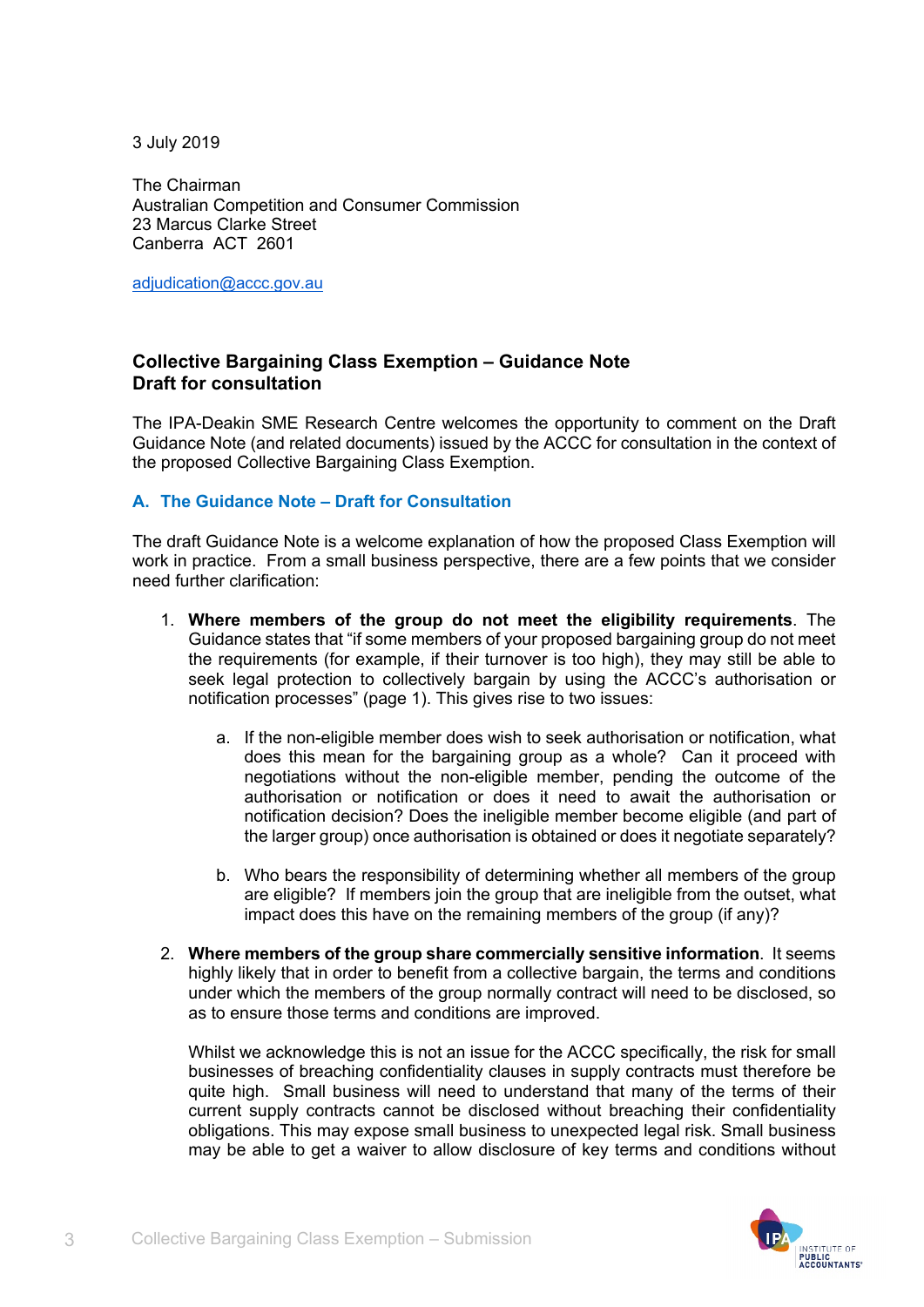breaching confidentiality, but they will need to be aware of the need to do so. Those negotiating the collective bargain on behalf of the group's members may need to take additional responsibilities to help small business understand what can and cannot be disclosed.

- 3. **The Guidance Note states that members of the group must not share commercially sensitive information beyond that necessary to facilitate the collective bargaining process.** This also applies to preliminary discussions (page 7). The IPA-Deakin SME Research Centre agrees that this is a necessary requirement for application of the Class Exemption. However, it is a requirement that small business may find hard to understand without further guidance or advice. Examples of information that would be necessary in particular scenarios versus information that goes beyond what is necessary would be helpful.
- 4. **The Guidance Note may benefit from a checklist.** The Guidance Note helpfully identifies the steps that need to be followed and/or complied with in order for a small business to benefit from the Class Exemption. The IPA-Deakin SME Research Centre believes that small business would benefit from a one page checklist of the steps that need to be followed (for example, Step 1 – Confirm eligibility of all members of group; Step 2 – Complete Notice; Step 3 – Lodge Notice with ACCC within 14 days; Step 4 – Share copy of Notice with any target with whom the group wishes to collectively bargain). This could be supported by a flowchart. Many small businesses will not have the time to read the entire 11-page document and are at risk of missing key steps.
- 5. **Risk of Substantial Lessening of Competition.** The Guidance Note confirms that there is no limit on the size of the bargaining group that can be formed (page 5). The IPA-Deakin SME Research Centre remain concerned that, even with the \$10million aggregate turnover threshold, a substantial lessening of competition could arise where a large group of small businesses collectively bargain. For example, if all of the dairy farmers in Victoria formed a group to collectively bargain with dairy producers (assuming they each had a turnover of less than \$10million), the effect of the collective bargain may be to substantially lessen competition for the supply of milk in Victoria. The notice required to be given to the ACCC may not disclose sufficient details of the members of the group to give visibility of this potential issue. How will the ACCC monitor this risk?
- **6. Information about collective bargaining agreements.** In order to properly monitor the effect of the exempt collective bargaining agreements on competition, the ACCC should require the collective bargaining group 'contact' to maintain a copy of any agreements reached under the Class Exemption and to maintain records including:
	- The number of businesses in each collective bargaining group;
	- Duration of the agreement affected by the collective bargain;
	- Value of the agreement/s affected by the collective bargain;
	- Industry(ies) affected by the collective bargain;
	- Dates of the collective bargain.

This data will be of great assistance to the ACCC in its planned 2028 review.

**7. Role of Trade or Industry Associations.** In the context of collective bargaining, small businesses are likely to need a champion or representative to facilitate negotiation of collective bargaining agreements and assist with the application of the Class